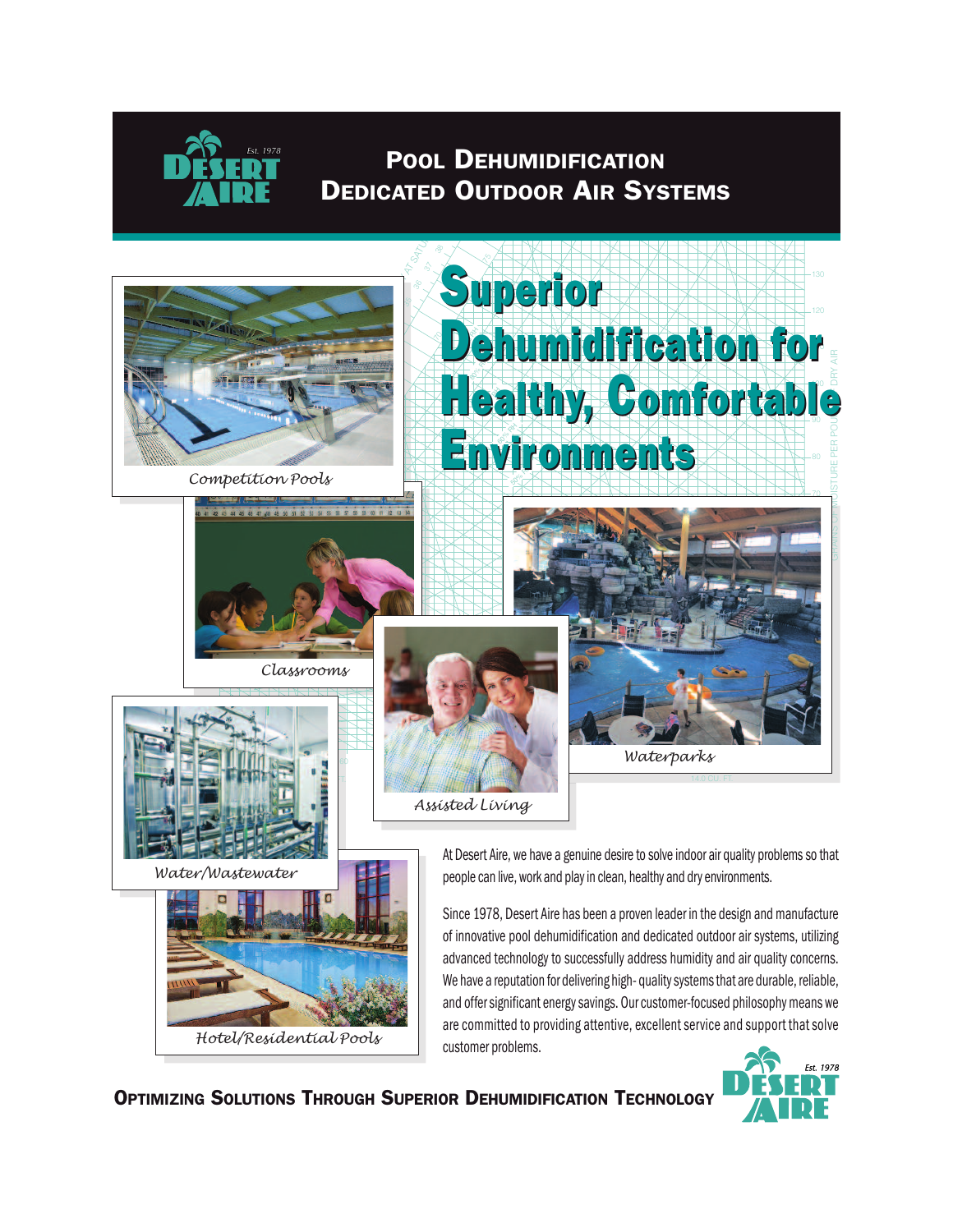# **DESERT AIRE SETS THE STANDARD FOR DEHUMIDIFICATION**

**EXPERT AIRE** 

Since 1978, Desert Aire has been providing advanced dehumidification systems for companies and organizations throughout North America. Our commitment to solving the most difficult humidity and air quality problems is why Desert Aire has become a trusted industry leader for high performance, energy-efficient, refrigeration-based dehumidifiers and dedicated outdoor air systems. We serve the following industries:

- Indoor Swimming Pools and Spas
- Educational Facilities
- Assisted Living Centers
- Retail and Office Buildings
- Industrial Process Applications, including Factories, Warehouses, manufacturing
- **Ice Rinks**
- Water & Wastewater Treatment
- Storage Areas

### **REFRIGERATION - BASED DEHUMIDIFIERS MAKE INDOOR POOL AREAS MORE COMFORTABLE**

Humidity problems show up in many different ways – fogged windows, condensation on walls and ceilings, even a musty odor. Excessive humidity can make people feel uncomfortable and clammy. Desert Aire provides effective, efficient solutions to humidity problems in residential, commercial, institutional and water park environments. By removing the humidity from the air, our systems promote greater comfort, protect structural integrity, improve indoor air quality, and increase energy savings.

Figure 1 - LC, LV and SA Dehumidifiers

# **DEDICATED OUTSIDE AIR SYSTEMS (DOAS) CREATE HEALTHY ENVIRONMENTS**

Bringing outside air into a facility as required by building codes can help maintain a healthier indoor environment. But that air can also deliver an influx of moisture which can bring a host of unwanted indoor air quality issues.

Dedicated Outside Air Systems from Desert Aire eliminate this problem by using refrigeration to dehumidify the air and remove the moisture before it enters the space, then delivering the ventilation air at a neutral temperature using a modulating hot gas reheat coil in compliance to ASHRAE 90.1. Our system optimizes the moisture removal function, as well as the cooling or heating of the internal space.

DOAS are a necessity in all structures that are required to introduce large volumes of outside air, such as schools, dorms, offices, research facilities and museums.



EXPERT AIRE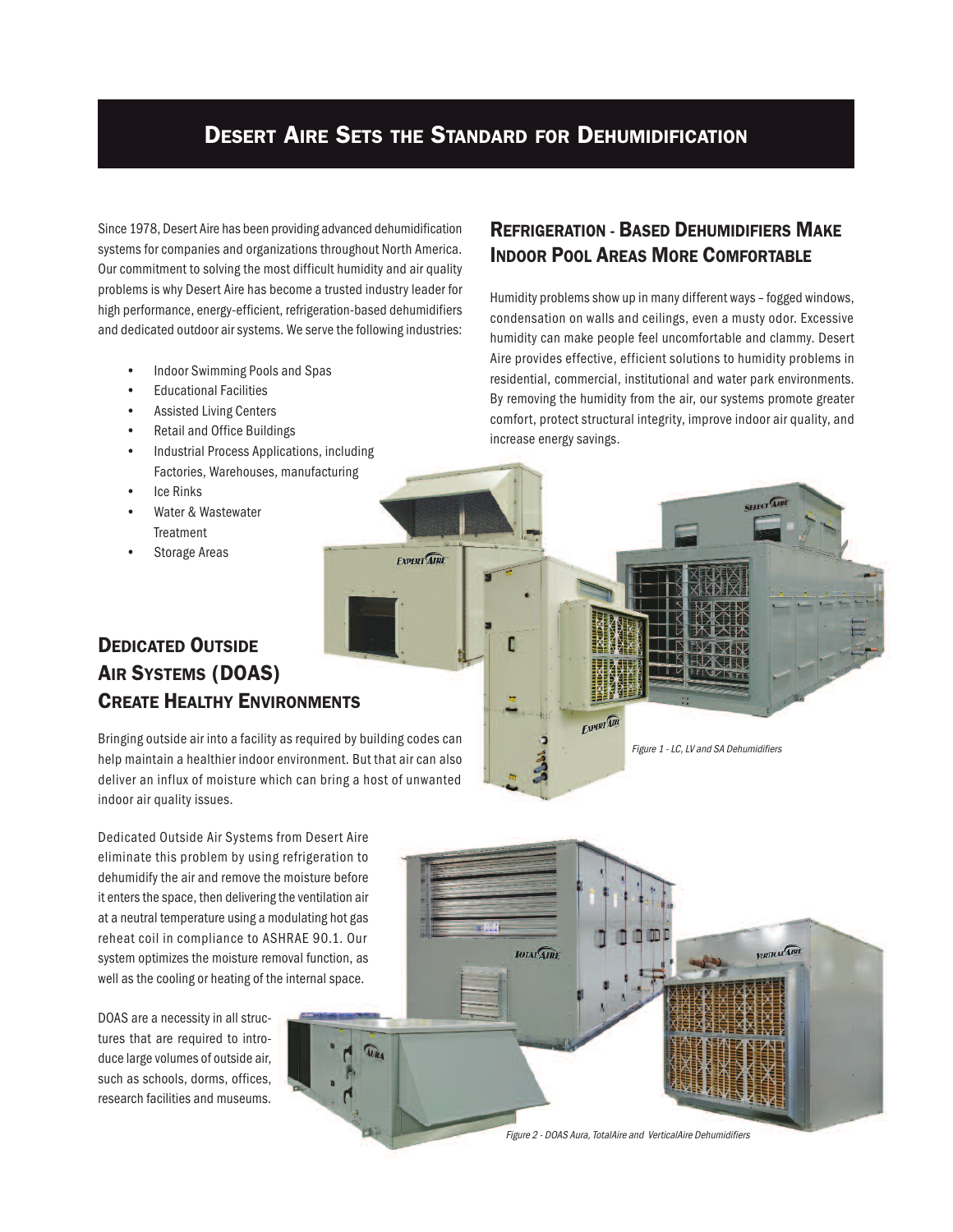#### **EXPERTISE TO DELIVER WORLD - CLASS SOLUTIONS**

We are committed to protecting the structures and improving the environments where people live, work and play. Toward that end, we've dedicated thousands of hours to researching and analyzing vast numbers of applications so we can better understand how and when moisture becomes a problem. That knowledge enables us to create innovative, patented solutions that other companies don't provide.

When a unique application is encountered, our engineering design specialists go to work developing a solution. Our practice of offering unparalleled flexibility in product modification means we have the ability to create a product customized exactly to the customer's needs.

We operate in a culture of continuous improvement, adhering to ISO 9000 compliance standards to ensure product consistency and reliability. We also employ a brazing certification program that ensures excellence and minimizes warranty problems in the field.

Our sales staff averages more than 15 years of direct experience in the dehumidification industry; they know this business. Many are actively involved in the writing and creation of standards, methods of testing, and certification programs for the Air-Conditioning, Heating, and Refrigeration Institute (AHRI) and the American Society of Heating, Refrigerating and Air-Conditioning Engineers (ASHRAE).



Figure 3 - Desert Aire's Aura Series Manufacturing - Germantown, WI



Figure 4 - Computer Aided LC Series Piping Schematic

#### **SUPERIOR DEHUMIDIFICATION, LESS ENERGY**

Desert Aire products are specifically designed as dehumidifiers; they are not air conditioners masquerading as dehumidification units. Our products are so efficient they wring more moisture from the air per kilowatt, providing the highest moisture removal efficiency (MRE) in the industry. This superior operation is the result of our advanced design features:

- Specially designed evaporator coils, with low face velocity, maximize the volume of condensate generated.
- Additional refrigeration design features and control sequences optimize the dehumidification effort.
- Patented SelectAire™ ventilation heat recovery sequence for commercial natatoriums returns more energy to swimming pool enclosures than any other system on the market. The extracted energy is used to heat swimming pool water or reheat pool room air.
- Patented modulating hot gas reheat valves on DOAS introduced a solution that allows a refrigeration-based dehumidifier to function properly by allowing a variable reheat concept to be used in this application.
- Patented O-Pump™ allows the use of renewable energy for code ventilation conditioning. This system has a total of 4 patents or patent applications which allows this unit to maximize both MRE and (coefficient of performance) COP.



#### **For more information visit www.desert-aire.com**